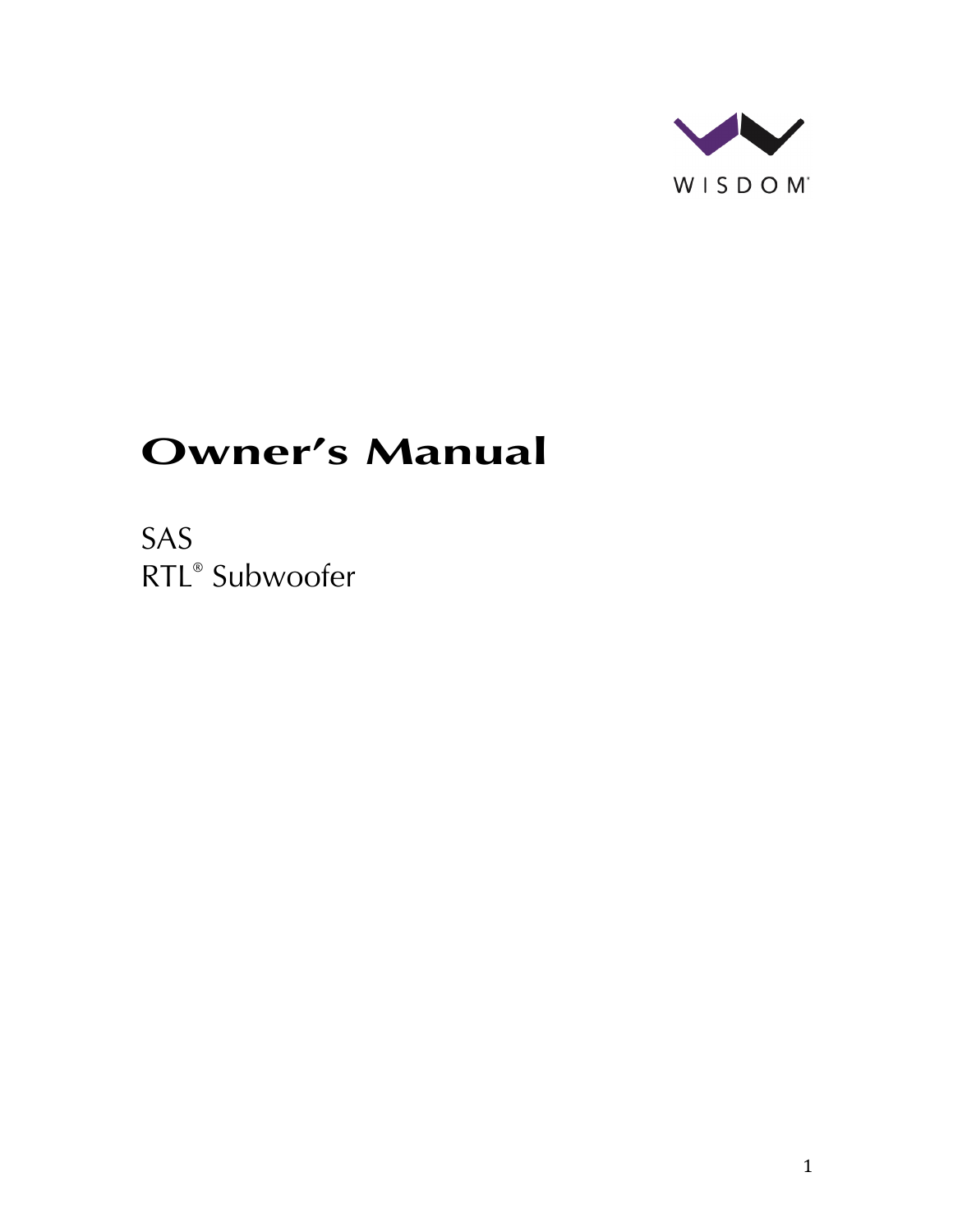# **Table of Contents**

#### **DOCUMENT CONVENTIONS**

This document contains general safety, installation and operation instructions for the Wisdom Audio SAS Subwoofer. It is important to read this document before attempting to use this product. Pay particular attention to:

**WARNING: Calls attention to a procedure, practice, condition or the like that, if not correctly performed or adhered to, could result in injury or death.** 

**CAUTION: Calls attention to a procedure, practice, condition or the like that, if not correctly performed or adhered to, could result in damage to or destruction of part of or the entire product.** 

*Note: Calls attention to information that aids in the installation or operation of the product.*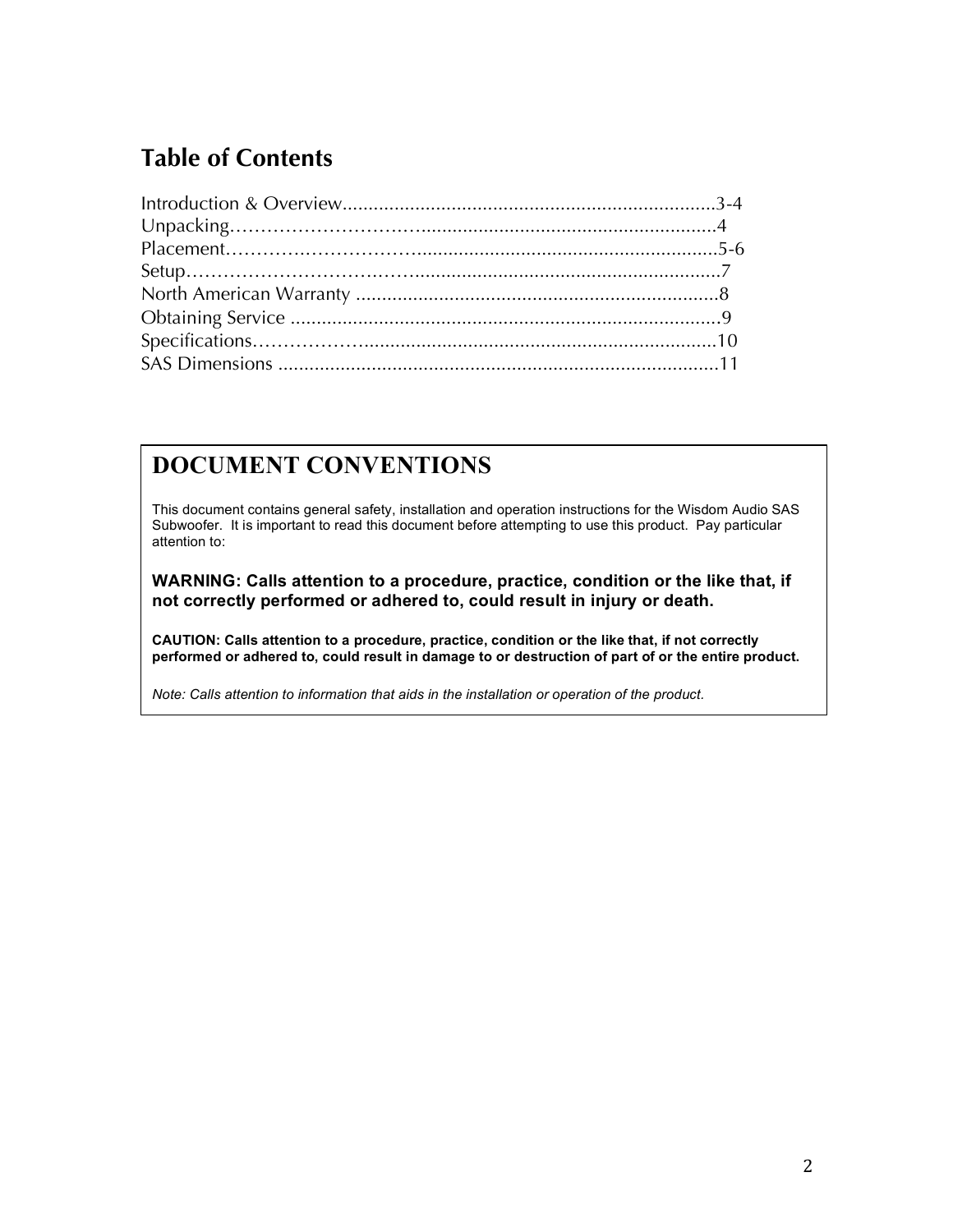### **Introduction**

Congratulations on purchasing your Wisdom Audio subwoofer. The SAS's Regenerative Transmission Line™ technology delivers tremendous bass performance in terms of depth, dynamics, and distortion resulting in articulate bass that integrates seamlessly with high-resolution main speakers such as Wisdom Audio's Sage Series.

This manual focuses on the SAS subwoofer itself. In order to fully understand the system, we recommend you also review the manual for the SC-2/3 System Controllers.

While we expect your local Wisdom Audio dealer to take care of the setup and calibration of the system, we still recommend that you at least briefly review this and the other manuals (SC-2/3, SA Series amplifiers) to understand the system's full capabilities.

# **Overview**

Your Wisdom Audio SAS subwoofer uses a modern implementation of an old idea for high quality, low distortion bass reproduction. While the roots of the Regenerative Transmission Line<sup>TM</sup> go back to the 1950's, it is the combination of modern computer modeling and the vastly more powerful motors of contemporary driver design that make the RTL $TM$  so special.

There is a class of bass enclosures that has been around since the 1950's, which can be described generically as "low frequency tapped waveguides" or "tapped pipes". It was an idea that was a bit ahead of its time then, since fully optimizing its use required both powerful drivers and computer modeling. But, if you are into such things, check out US Patent 2,765,864 (filed in 1955), and an AES paper published in 1959, *"Analysis of a Low Frequency Loudspeaker System".* 

We have utilized sophisticated modeling software in order to fully optimize our enclosures, and have developed drivers that are specifically optimized for this application. We call our unique implementation of this relatively old idea a "Regenerative Transmission Line™" subwoofer, or "RTL" sub for short.

All dynamic drivers develop energy on both sides of the diaphragm, with the rear energy being 180° out of phase with the front energy. If you allow the driver to operate in free space (no enclosure), the front and rear energies largely cancel each other out — especially at low frequencies.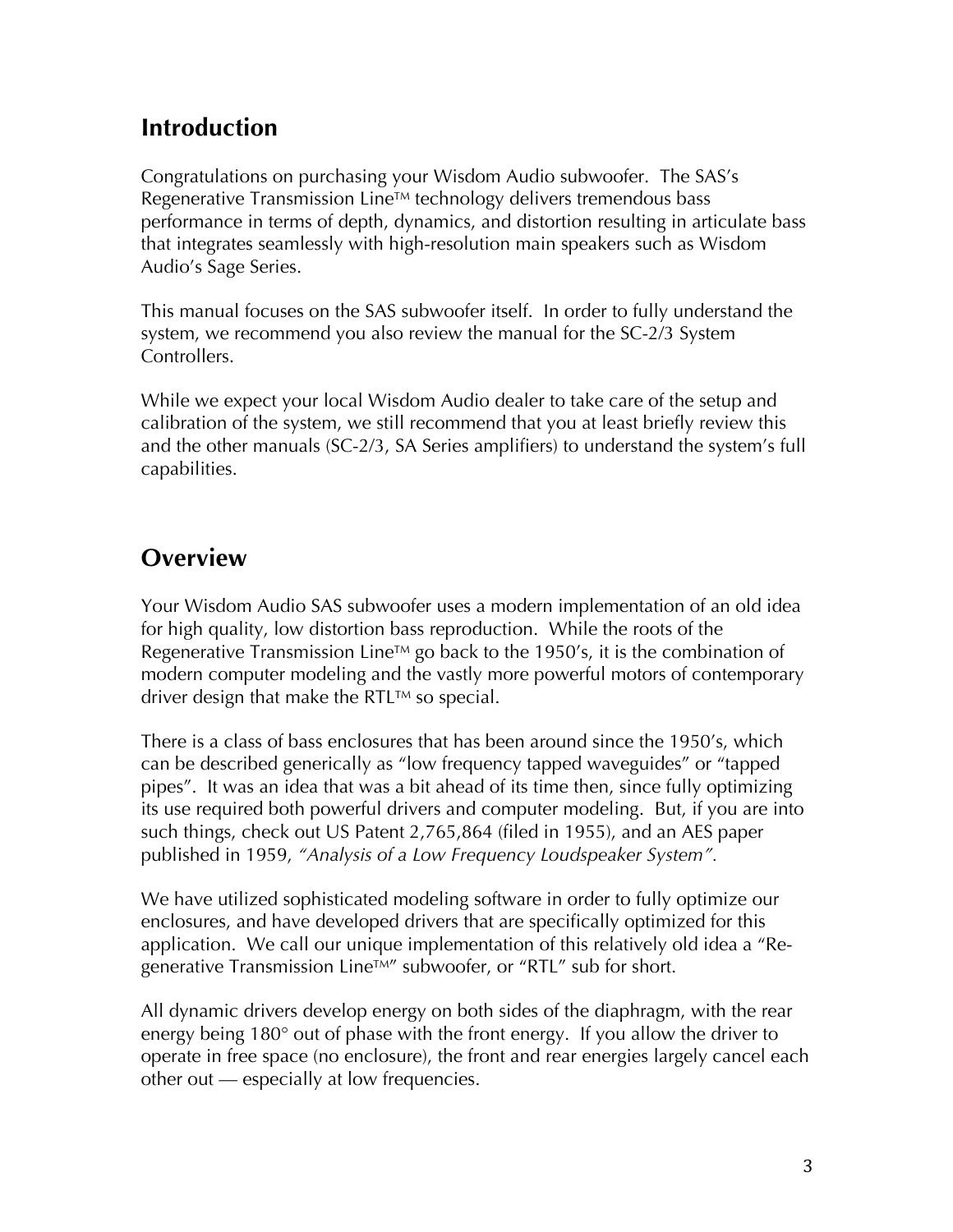## **Overview** *(continued)*

In our Regenerative Transmission Line<sup>TM</sup> subwoofer, the energy from the back side of the driver is sent along a long, folded path in such a way that its lowest frequencies arrive back at the front side of the driver in phase, effectively summing to an increase of 6 dB in output. Thus, the energy from both sides of the woofer cone is used in a productive way, resulting in a substantial reduction in distortion and an effective surface area double compared to what you would otherwise expect. As an example, the effective radiating surface area of the one 5"x7" woofer in the SAS is equivalent to *one* 10" woofer in more conventional enclosures.

The results are quite stunning. Low frequencies are strikingly dynamic and responsive, and integrate quite seamlessly with the fast and detailed Sage Series planar magnetic hybrids. As an example, the SAS can output in excess of 115 dB at 30 Hz.

# **Unpacking the SAS**

The Wisdom Audio SAS subwoofer is a substantial piece of equipment. Please exercise caution when unpacking your SAS to ensure that you do not strain yourself from its (perhaps unexpected) weight.

#### **CAUTION:**

**Do not** attempt to lift your SAS by yourself. Unpacking this subwoofer is clearly a two-person job. It is unwise for a single person to attempt doing so.

**Do not** attempt to lift your SAS while bending or twisting from the waist. Use your legs for lifting, not your back.

**Always** stand as straight as possible and keep the SAS close to your body to reduce strain on your back.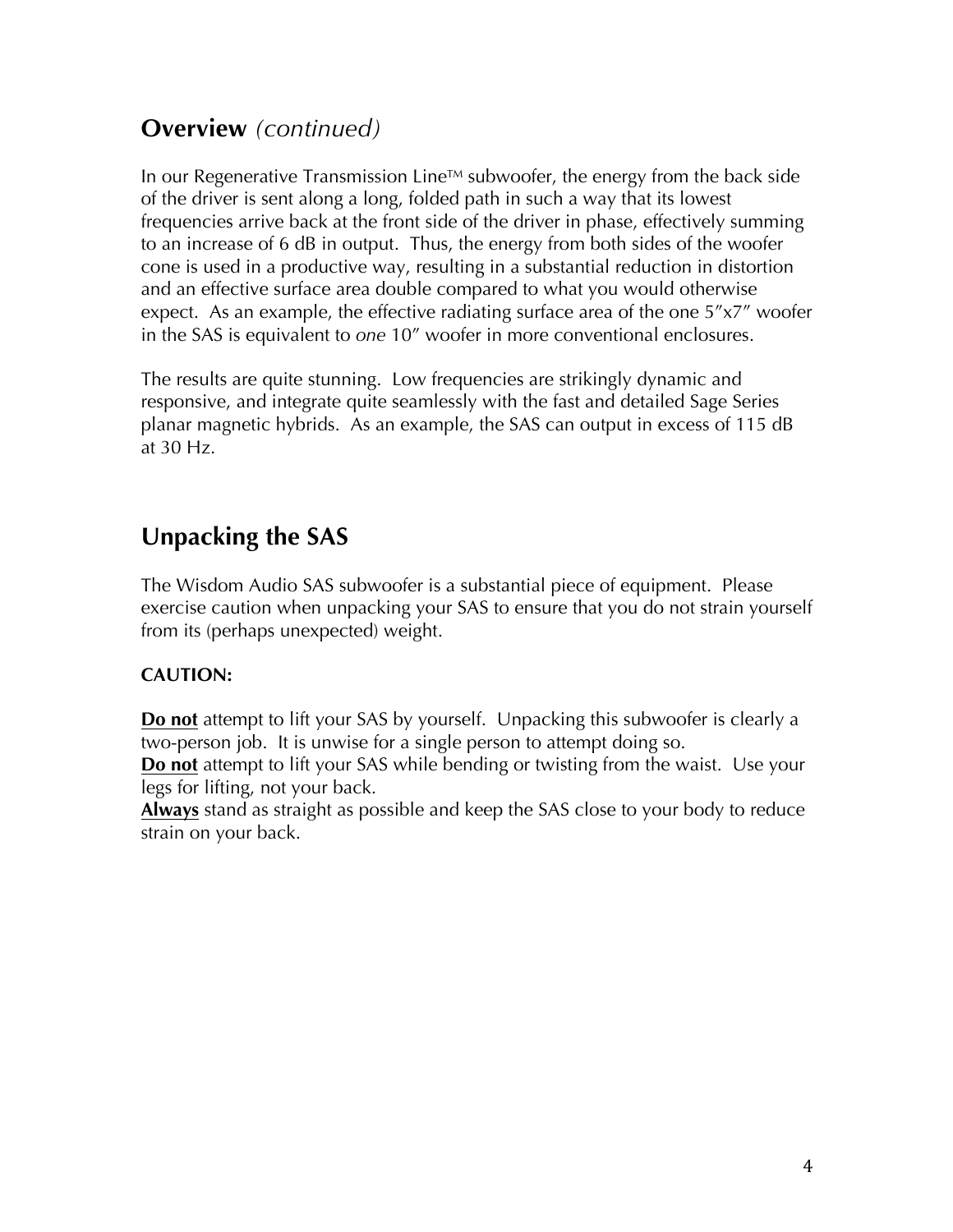### **Subwoofer Placement**

Subwoofers offer somewhat greater flexibility in placement, since the frequencies they reproduce are not readily localizable by the human ear. This is due to the fact that the wavelengths they reproduce are more than ten feet (3 meters) long, but our ears are located only about 6-7 inches (17 cm) apart. Thus these extremely long waves do not contribute meaningfully to the imaging that the main speakers create.

However, this fact does not mean that the placement of the subwoofers has no effect on the sound quality in the room. Far from it. The subwoofers are the *most*  likely to suffer from the response irregularities introduced by the room itself, operating as they do below approximately 80 Hz in most systems.

Recent research into the behavior of rooms as a function of speaker placement has concluded that  $-$  if you have the freedom to do so  $-$  there are significant advantages to placing several smaller subwoofers around the room, rather than relying on a single large woofer. Moreover, the optimum placement is usually centered on each of the four walls, or deep in the corners of the room. If you have the luxury of doing so, this simple placement strategy can reduce the size of the room's response irregularities from 20 decibels down to perhaps as little as 6-8 decibels—a tremendous improvement.

Reducing the room's inherent problems to this degree provides a huge advantage. It allows the SC-2/3 System Controllers to put its considerable abilities to work on *perfecting* your system's response, rather than on trying to perform major corrective surgery.

### **Room Treatment**

Rectangular rooms have six reflecting surfaces (four walls, ceiling and floor) that reflect sound to the listener, after various delays introduced by the indirect routes the sound take on their way to the listener. These first reflections are particularly damaging to sound quality. Looking at the simplest case of stereo reproduction, you have a minimum of *twelve* first reflection points in your room that deserve some attention.

Unfortunately, it is often difficult to do much about the ceiling and floor reflections, even though they are arguably the most destructive. (The minimization of these reflections is one of the strongest arguments for the tall, line source loud- speakers that Wisdom Audio builds.) This leaves you with eight "first reflections" that you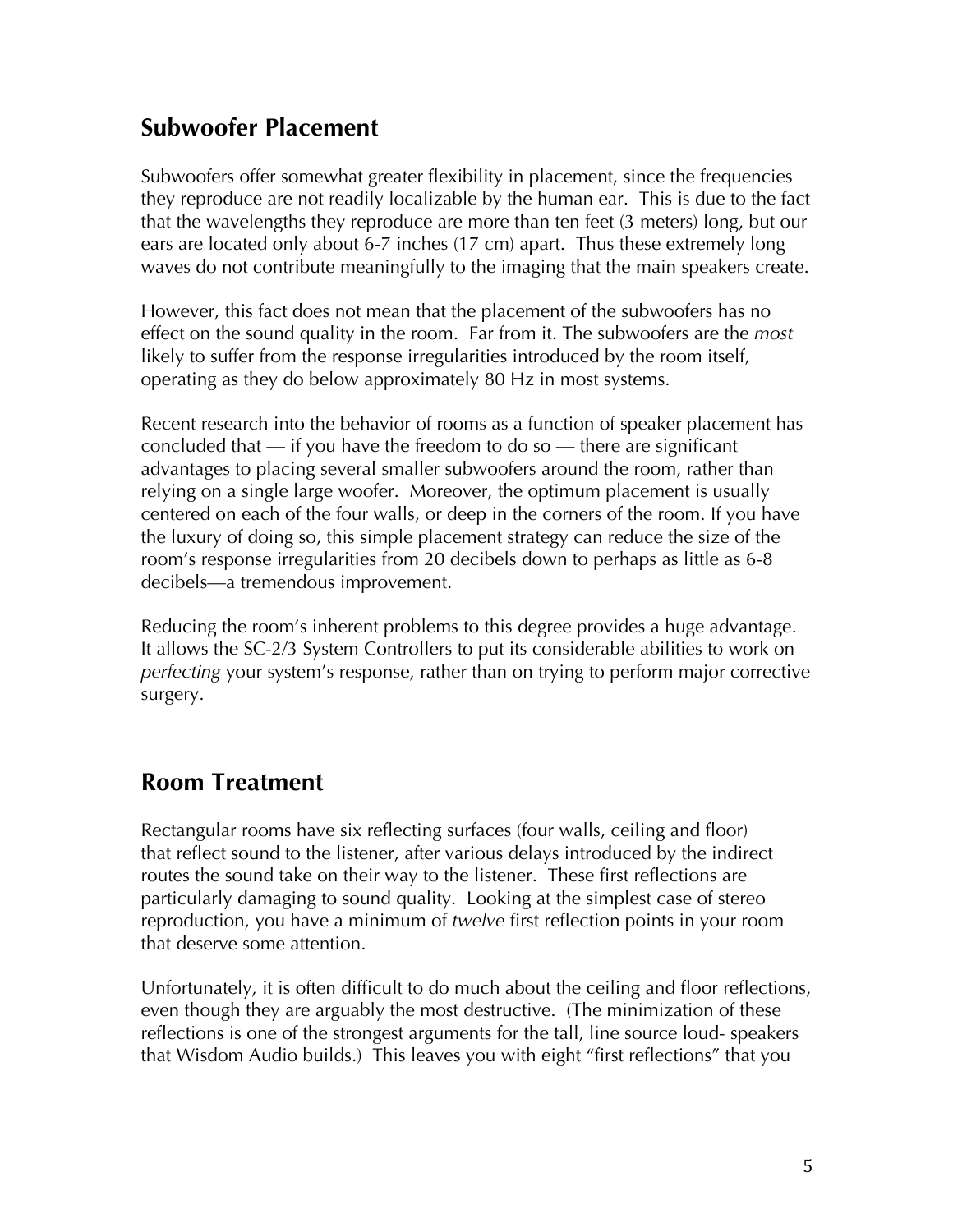### **Room Treatment** *(continued)*

should consider minimizing somehow. These points are easily found by having an assistant slide a small mirror along the four walls of the room, while you sit at the listening position. Any place on the wall where you can see a re- flection of *any*  speaker is a first reflection point. Concentrate on the first reflections for the Left and Right speakers first.

If you can, arrange to apply either absorption or diffusion at these eight points (don't forget the wall behind you). Absorption can be as simple as heavy, insulated drapes; diffusion can be provided by a well-stocked bookcase with books of varied sizes. Alternatively, you can buy purpose-designed room treatments (some sources listed under References, below).

The important things to remember are these: a good room should have a balance of absorption and diffusion; and if you are going to treat only a few areas of the room, the first reflection points are the most important ones to treat.

### **Professional Acoustic Design**

Does this all sound too complicated? For good reason: it *is* complicated.

The difference between the average listening room and one that is professionally designed and implemented is huge. A great listening room will disappear to an astonishing degree, letting the experiences captured in your recordings speak to you directly. A well-designed room is also quieter and more comfortable. It can easily become a favorite retreat for peace and rejuvenation.

If you decide to investigate the possibility of improving your room with the help of a professional, it is important to find someone who focuses on residential spaces. Most acousticians are trained to deal with large spaces — airports, auditoriums, lobbies in commercial buildings, etc. The problems seen in "small" rooms (residential spaces) are quite different, and outside the experience of most acousticians. Find someone who specializes in and has a great deal of experience designing home studios, home theaters, and the like. Your Wisdom Audio dealer may be such a person; failing that, he/she can help you find such a professional.

#### **References**

#### **Books on Acoustics:**

*The Master Handbook of Acoustics*, F. Alton Everest, TAB Books *Sound Reproduction: The Acoustics and Psychoacoustics of Loudspeakers and Rooms* by Dr. Floyd Toole, Focal Press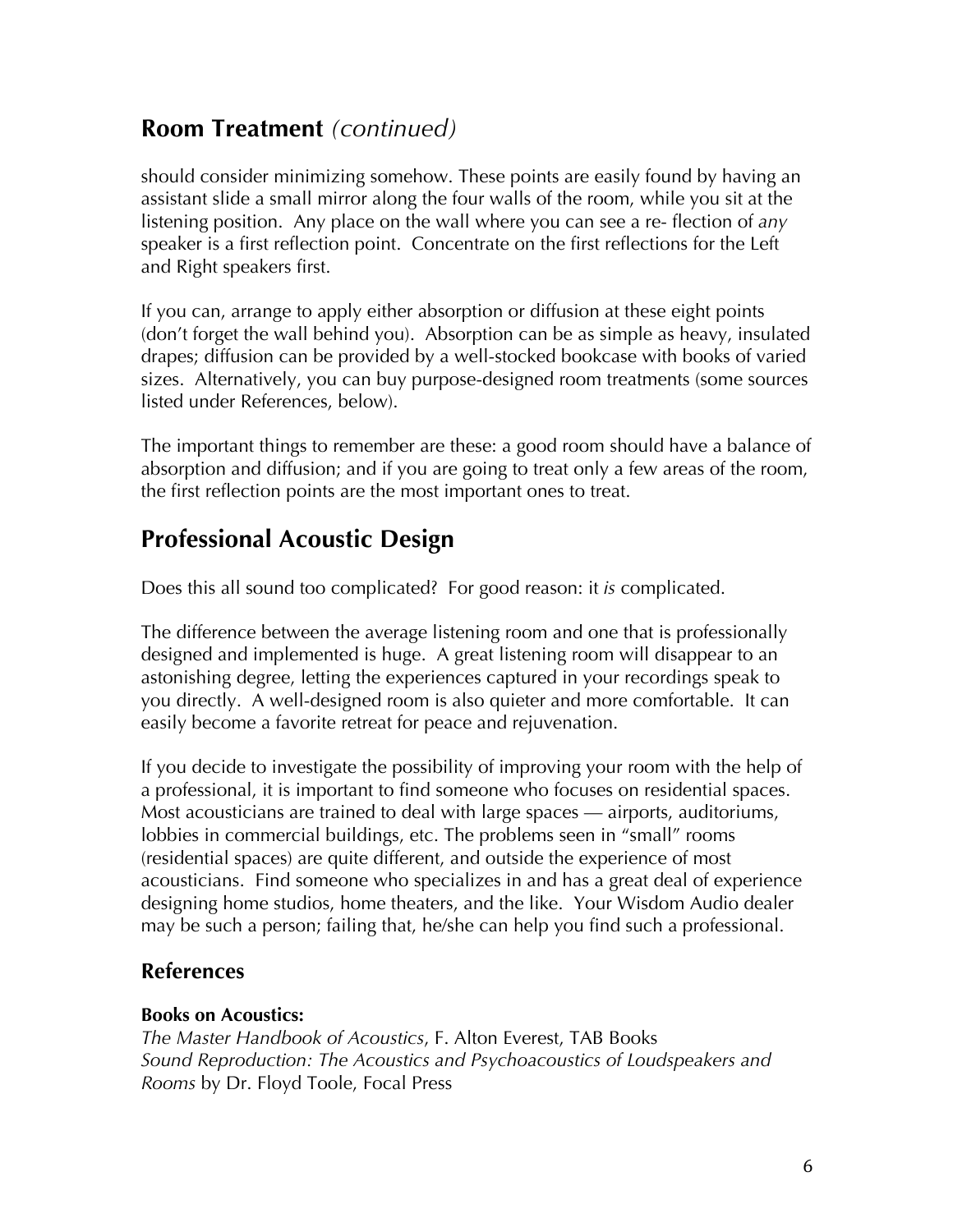# **Setting Up your SAS**

The unusual form factor of the SAS allows it to be used effectively in many situations where a more conventional "bass cube" would be either cumbersome or impossible. Examples include locating it behind a couch, in the small space between the couch and the wall, or laying flat under a set of risers in a home theater with multiple rows of seating.

The SAS also includes two locations for the exit of the Regenerative Transmission Line™. As shipped from the factory, the vent is located on the end of the SAS enclosure. However, if your location would be better served by the vent being on one of the sides, your dealer can easily swap the grille for the solid aluminum plate that covers the desired exit location. There is no difference in performance, but often a great difference in application flexibility.

**VERY IMPORTANT!** You MUST use a MiniDSP-1, SW-1, or a SC-2/3, as the SAS requires special bandpass filter and PEQ settings for the RTL to work properly.

## **Connections**

#### **Speaker Terminals**

Connect the  $+$  and  $-$  terminals of the power amplifier that is driving the SAS to the corresponding + and – terminals of the SAS, located in the recessed input cup.

Note that while Wisdom Audio amplifiers are all non-inverting, some other brands of power amplifiers do invert polarity. It is always best to check the polarity of all your speakers with a polarity checker such as can be found in the AudioTools suite from Studio Six Digital, or with dedicated hardware such as the Galaxy Cricket Test Set.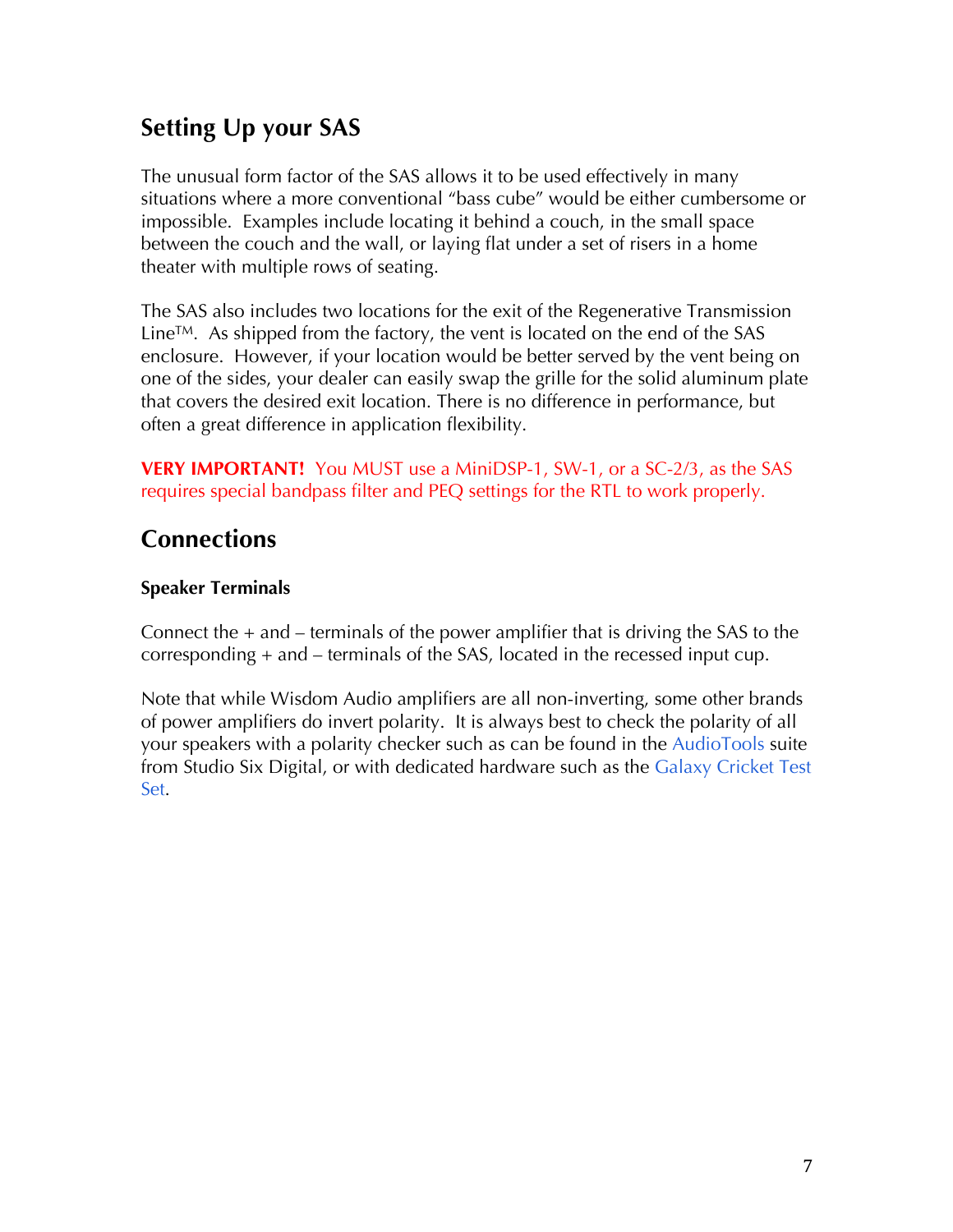### **North American Warranty**

#### **Standard Warranty**

When purchased from and installed by an authorized Wisdom Audio dealer, Wisdom Audio loudspeakers are warranted to be free from defects in material and workmanship under normal use for a period of ten years from the original date of purchase on the cabinet and passive drivers.

#### **Important**

Wisdom Audio loudspeakers are designed for installation and operation in environmentally controlled conditions, such as are found in normal residential environments. When used in harsh conditions such as outdoors or in marine applications, the warranty is three years from the original date of purchase.

During the warranty period, any Wisdom Audio products exhibiting defects in materials and/or workmanship will be repaired or replaced, at our option, without charge for either parts or labor, at our factory. The warranty will not apply to any Wisdom Audio products that has been misused, abused, altered, or installed and calibrated by anyone other than an authorized Wisdom Audio dealer.

Any Wisdom Audio product not performing satisfactorily may be returned to the factory for evaluation. Return authorization must first be obtained by either calling or writing the factory prior to shipping the component. The factory will pay for return shipping charges only in the event that the component is found to be defective as mentioned above. There are other stipulations that may apply to shipping charges.

There is no other express warranty on Wisdom Audio products. Neither this warranty nor any other warranty, express or implied, including any implied warranties of merchantability or fitness, shall extend beyond the warranty period. No responsibility is assumed for any incidental or consequential damages. Some states do not allow limitations on how long an implied warranty lasts and other states do not allow the exclusion or limitation of incidental or consequential damages, so the above limitation or exclusion may not apply to you.

This warranty gives you specific legal rights, and you may also have other rights, which vary from state to state. This warranty is applicable in the United States and Canada only. Outside of the U.S. and Canada, please contact your local, authorized Wisdom Audio distributor for warranty and service information.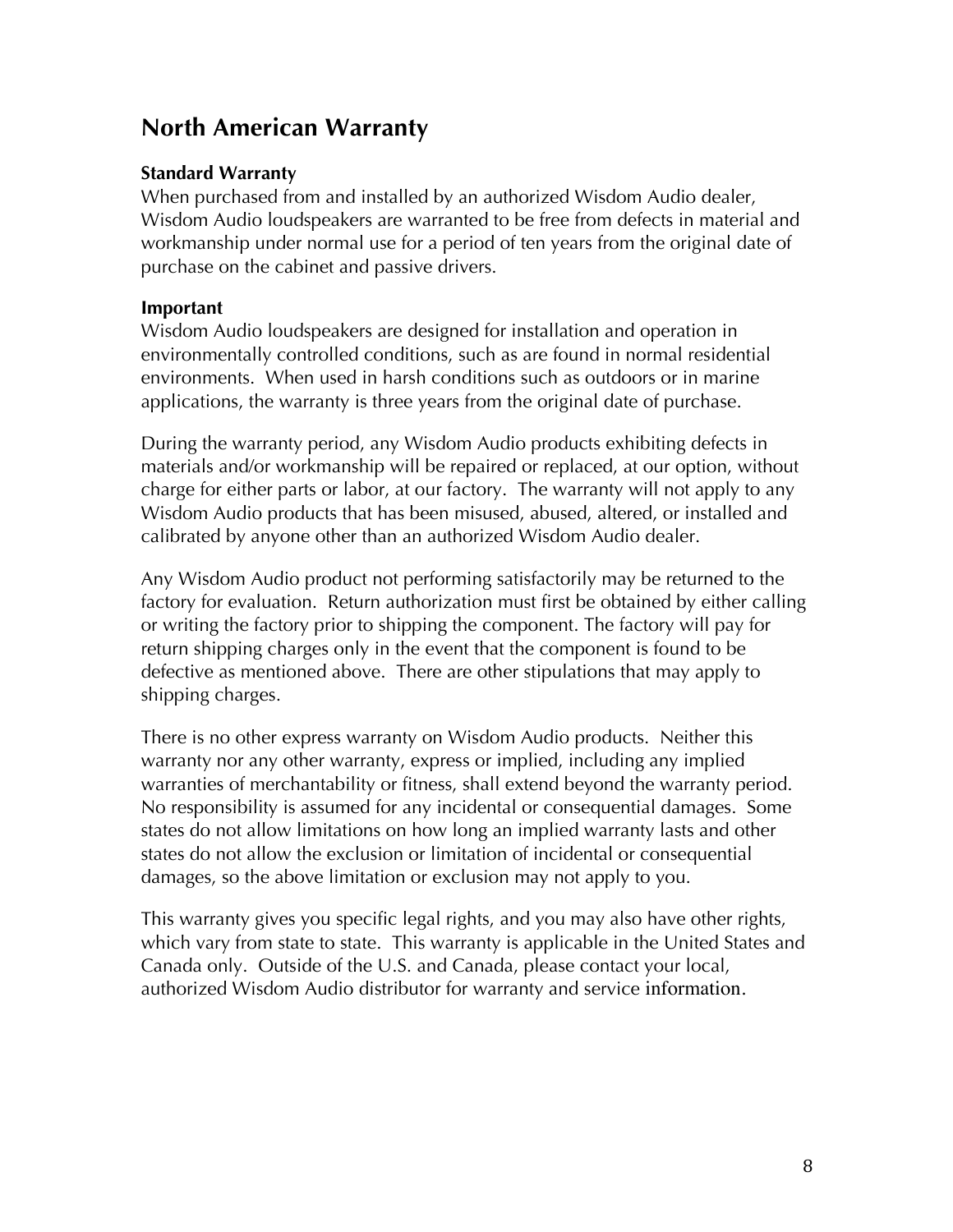# **Obtaining Service**

We take great pride in our dealers. Experience, dedication, and integrity make these professionals ideally suited to assist with our customers' service needs.

If your Wisdom Audio loudspeaker must be serviced, please contact your dealer. Your dealer will then decide whether the problem can be remedied locally, or whether to contact Wisdom Audio for further service information or parts, or to obtain a Return Authorization. The Wisdom Audio Service Department works closely with your dealer to solve your service needs expediently.

**IMPORTANT:** Return authorization must be obtained from Wisdom Audio's Service Department BEFORE a unit is shipped for service.

It is extremely important that information about a problem be explicit and complete. A specific, comprehensive description of the problem helps your dealer and the Wisdom Audio Service Department locate and repair the difficulty as quickly as possible.

A copy of the original bill of sale will serve to verify warranty status. Please include it with the unit when it is brought in for warranty service.

**WARNING:** All returned units must be packaged in their original packaging, and the proper return authorization numbers must be marked on the outer carton for identification. Shipping the unit in improper packaging may void the warranty, as Wisdom Audio cannot be responsible for the resulting shipping damage.

Your dealer can order a new set of shipping materials for you if you need to ship your loudspeaker and no longer have the original materials. There will be a charge for this service. We strongly recommend saving all packing materials in case you need to ship your unit some day.

If the packaging to protect the unit is, in our opinion or that of our dealer, inadequate to protect the unit, we reserve the right to repackage it for return shipment at the owner's expense. Neither Wisdom Audio nor your dealer can be responsible for shipping damage due to improper (that is, non-original) packaging.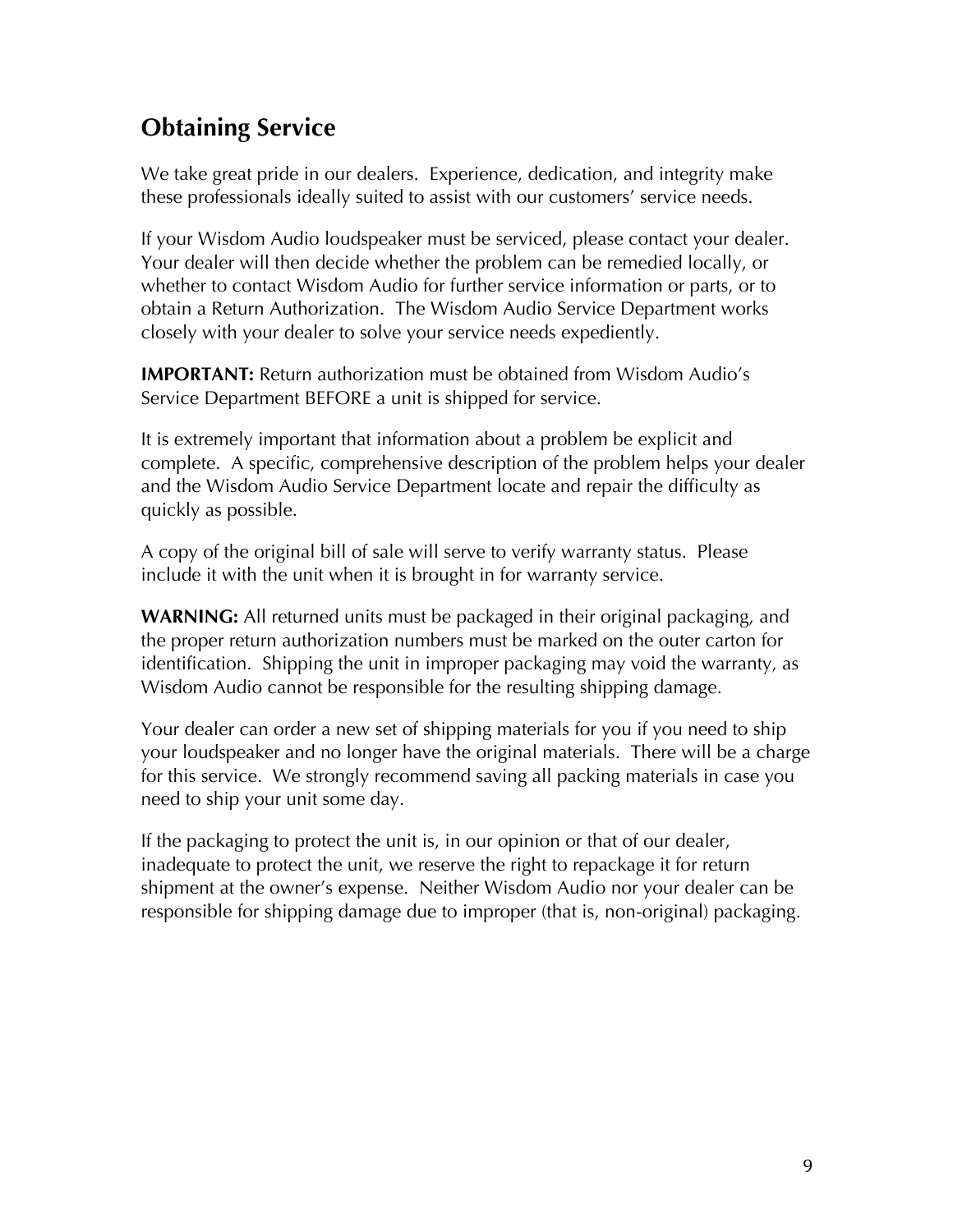# **Specifications**

All specifications are subject to change at any time, in order to improve the product.

- **Number of required amplifier channels:** 1
- **Frequency response**: 30Hz 80 Hz ± 3dB relative to the target curve
- **Impedance**: 8Ω
- **Sensitivity:** 90 dB/2.83V/1m
- **Power handling, peak:** 450w
- **Maximum SPL:** 115dB / 25 Hz /1m
- **Dimensions:** see appropriate dimensions drawings on next page
- **Shipping weight, each:** 45 lbs. (20 kg)

For more information, see your Wisdom Audio dealer, or contact:

**Wisdom Audio 1572 College Parkway, Suite 164 Carson City, NV 89706**  *www.wisdomaudio.com information@wisdomaudio.com*  **Ph: 775.887.8850**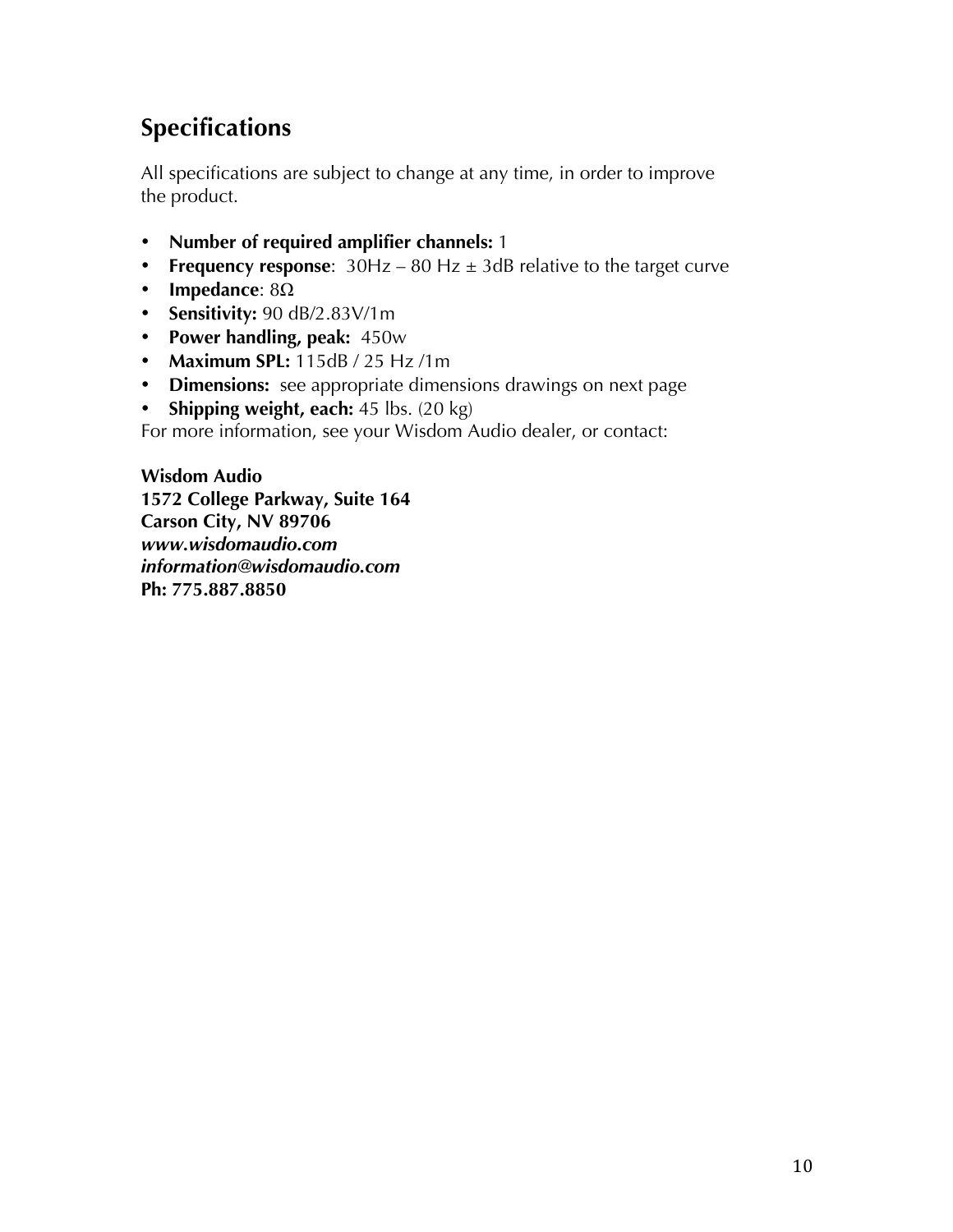# **SAS Dimensions**